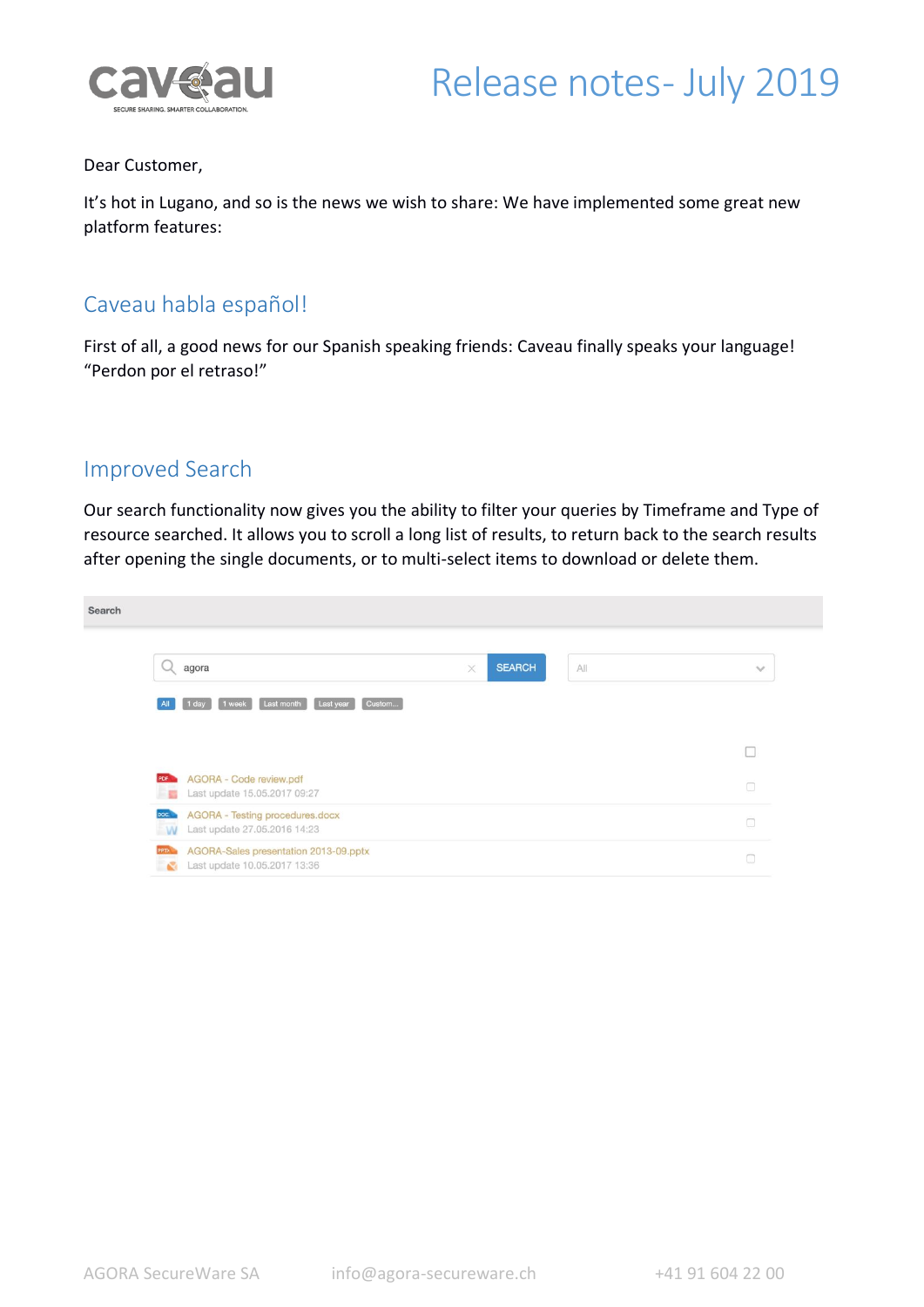



### New Color Schemes

Branding is important to you, and we would like our platform to feel like your own. Historically, we provided the ability to replace the standard logo with Your own Brand. We've extended branding capability to now allow you to change the color scheme of the entire user interface in order to match your corporate identity or simply to appeal to your liking.

To change it, go under "Community settings" click on "Edit" and under "Theme and options" you will find different color schemes to choose from.

| <b>Edit Community</b> |                     | $\times$                                                        |  |
|-----------------------|---------------------|-----------------------------------------------------------------|--|
| Community             | N THEME AND OPTIONS |                                                                 |  |
| <b>Users</b>          | Enable maps         |                                                                 |  |
| Authentication        | Mask mobile numbers |                                                                 |  |
| Theme and options     | List items per page | $\stackrel{\mathtt{A}}{\mathtt{v}}$<br>$\overline{\phantom{a}}$ |  |
| System services       | Date format         | $\stackrel{\mathtt{A}}{\mathtt{v}}$<br>dd.MM.yyyy               |  |
|                       | First day of week   | $\hat{\mathbf{z}}$<br>Monday                                    |  |
|                       | Color scheme        | ⋁                                                               |  |
|                       |                     |                                                                 |  |
|                       |                     | O <sub>k</sub><br>Cancel                                        |  |

Can't you find a matching color scheme? Please contact us!

As this functionality is evolving, we'll help you find an exact match to your brand.

The interface will eventually support RBG codes, which you can insert values to match your exact branding guidelines. We look forward for your feedback.